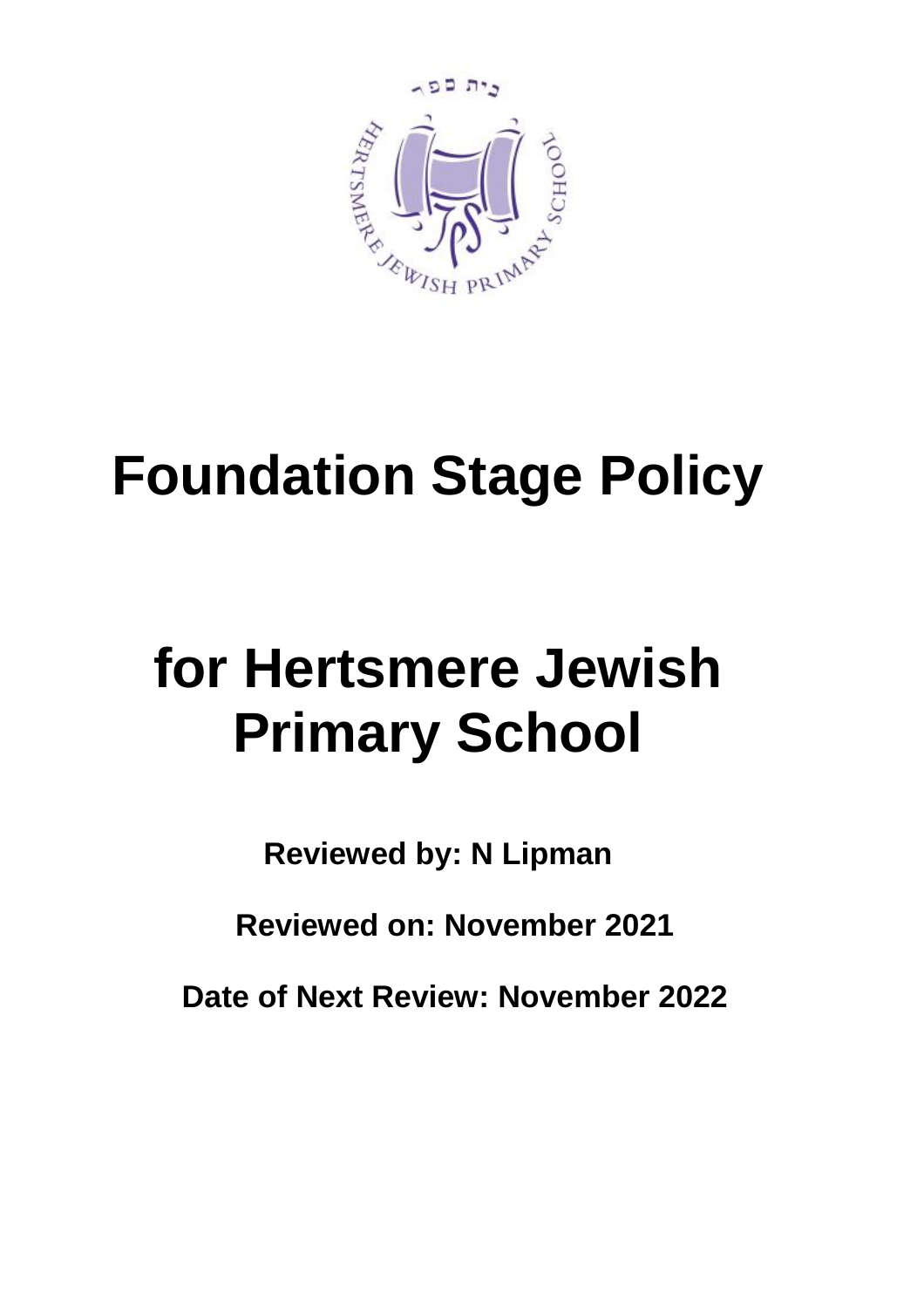## **Policy Review**

This policy will be reviewed in full on an annual basis.

The policy was last reviewed and agreed on October 2020. It is due for review on

October 2021 (up to 12 months from the above date).

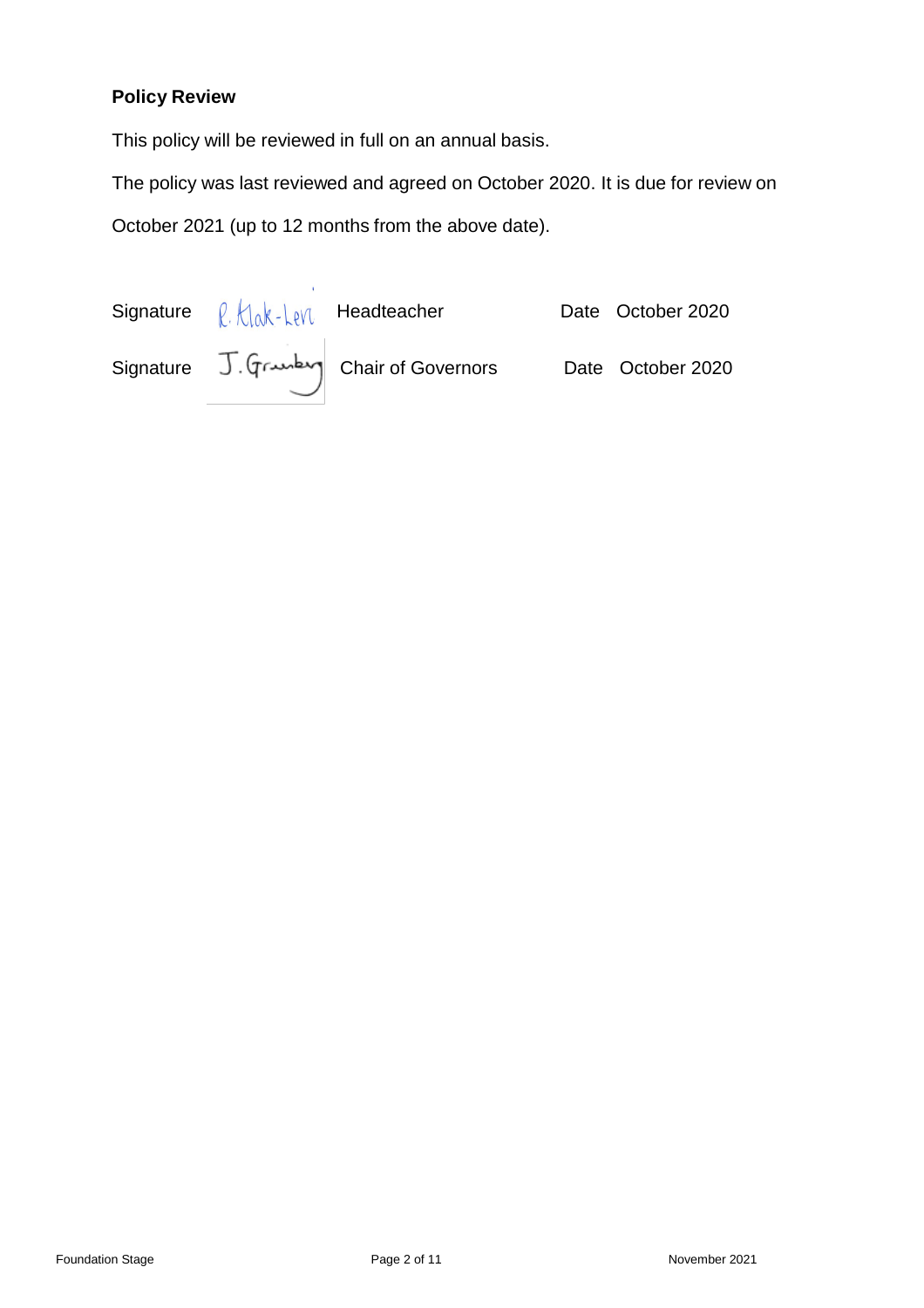## **Foundation Stage Policy**

Persons responsible: Nicole Lipman, in consultation with the Headteacher, Deputy Headteacher and all the Early Years practitioners.

**"Every child deserves the best possible start in life and the support that enables them to fulfil their potential. Children develop quickly in the early years and a child's experiences between birth and age five have a major impact on their future life chances. A secure, safe and happy childhood is important in its own right. Good parenting and high quality early learning together provide the foundation children need to make the most of their abilities and talents as they grow up.** Statutory Framework for the Early Years Foundation Stage 2021.

#### **At Hertsmere Jewish Primary School we aim to:**

- Provide a safe and welcoming environment for children and their families. Ensure the safeguarding of all stakeholders within the Foundation Stage. Ensure that all children feel included, secure, valued and happy.
- Establish positive relationships with parents.
- Keep parents well informed about the curriculum and their child's progress. Build on what children already know and can do and to celebrate achievement. Encourage independence.
- Value children's interests, providing a balance of adult led teaching and child initiated activities.
- Help children value others, build relationships and learn to co-operate and share with each other.
- Provide a solid foundation in the seven areas of learning through well planned, rich and stimulating experiences.
- Make careful observations in order to support and extend children's learning appropriately and effectively.
- Ensure that children with special educational needs are identified and receive appropriate support.
- Provide an environment where orthodox Jewish values and ethos are at the forefront of our thinking.

The Early Years Foundation Stage applies to children from birth to the end of the Reception year.

In HJPS there is one nursery class providing state provision from 12.30pm-3.30pm and one nursery class providing private provision from 8.30am-12.30pm. There are two Reception classes with children starting school at 8.20 am and finishing at 3pm. All children are admitted to our Nursery and Reception classes at the start of the school year (see Admission Arrangements in Appendix).

The Early Years Foundation Stage is based upon four themes:

- A Unique Child
- Positive Relationships
- Enabling Environment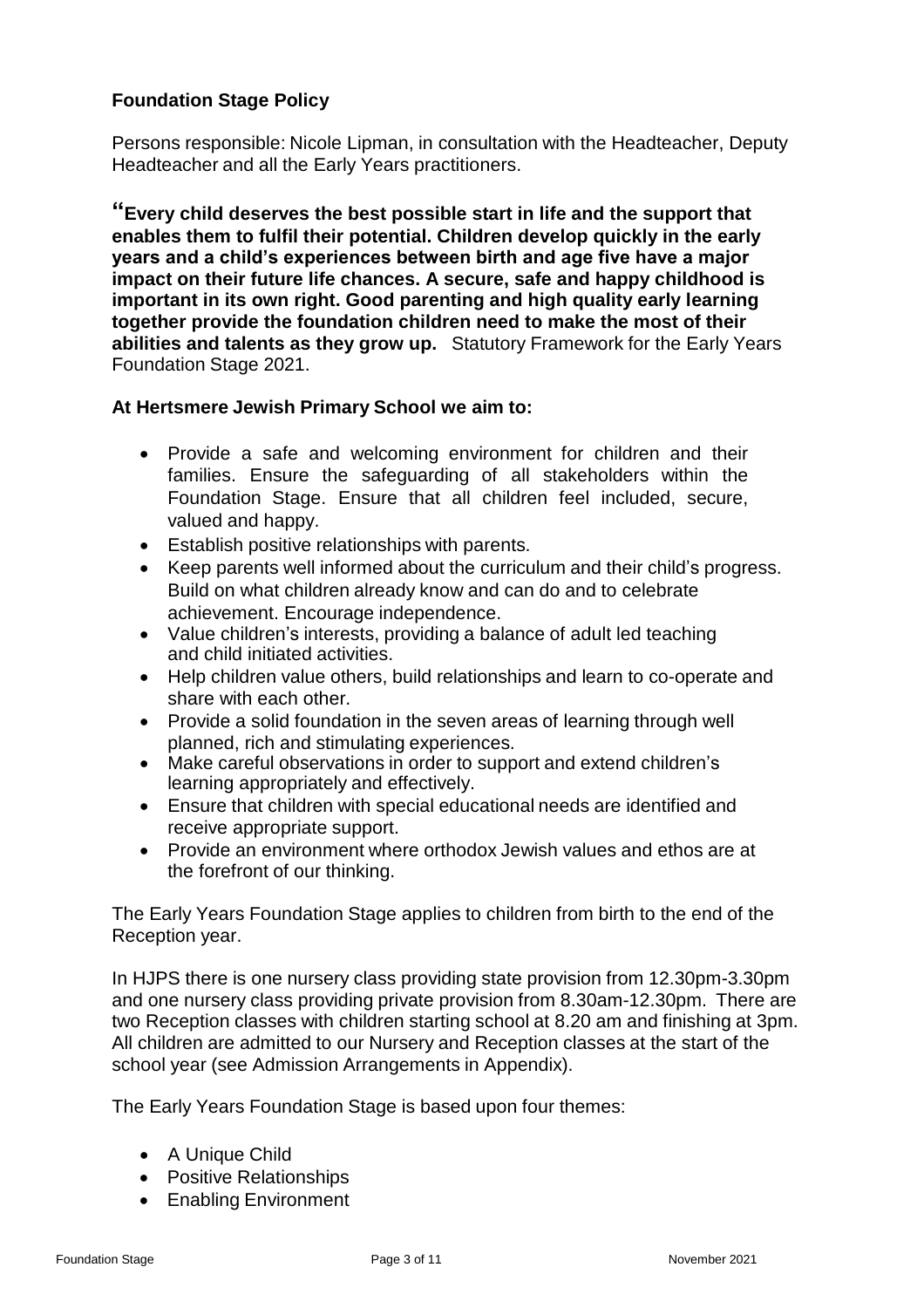• Learning and Development

This policy explains how our practice is underpinned by these four themes.

## **A Unique Child**

"**Every child is a unique child, who is constantly learning and can be resilient, capable, confident and self-assured**" Statutory Framework for the Early Years Foundation Stage 2021

We recognise that children develop in individual ways, at varying rates. Children's attitudes and dispositions to learning are influenced by feedback from others; we use praise and encouragement, as well as celebration and rewards, to encourage children to develop a positive attitude to learning.

In our school we believe that all our children matter. We give our children every opportunity to achieve their best. We do this by taking account of our children's range of life experiences when planning for their learning. Early Years education is concerned with developing the full potential of the individual child, through the provision of a broad and balanced curriculum. We believe it should offer realistic, but challenging learning expectations which meet the diverse needs of children. Children will be supported in overcoming potential barriers to learning and assessment. Our strategies for achieving this include:

- valuing every child;
- treating each child as an individual to ensure equality of opportunity for all;
- providing an environment which is free from stereotypical images;
- using resources that positively reflect diversity;
- planning and delivering a curriculum which helps children appreciate and value differences between children as well as their similarities, recognising that religious and cultural practices may result in children experiencing different, but equally valued experiences;
- using a wide range of teaching strategies, based on children's learning needs;
- using appropriate language;
- challenging racist and discriminating remarks;
- planning challenging opportunities for more able children;
- facilitating equal access to activities by all children;
- supporting children with special educational needs as appropriate, e.g.
	- o providing additional support from adults
		- o adapting activities or environments
		- o using specialist aids and equipment
		- o using multi-sensory materials and experience;
- supporting children with English as an additional language as appropriate.

## **Positive Relationships**

## **"Children learn to be strong and independent through positive**

**relationships."** Statutory Framework for the Early Years Foundation Stage 2021.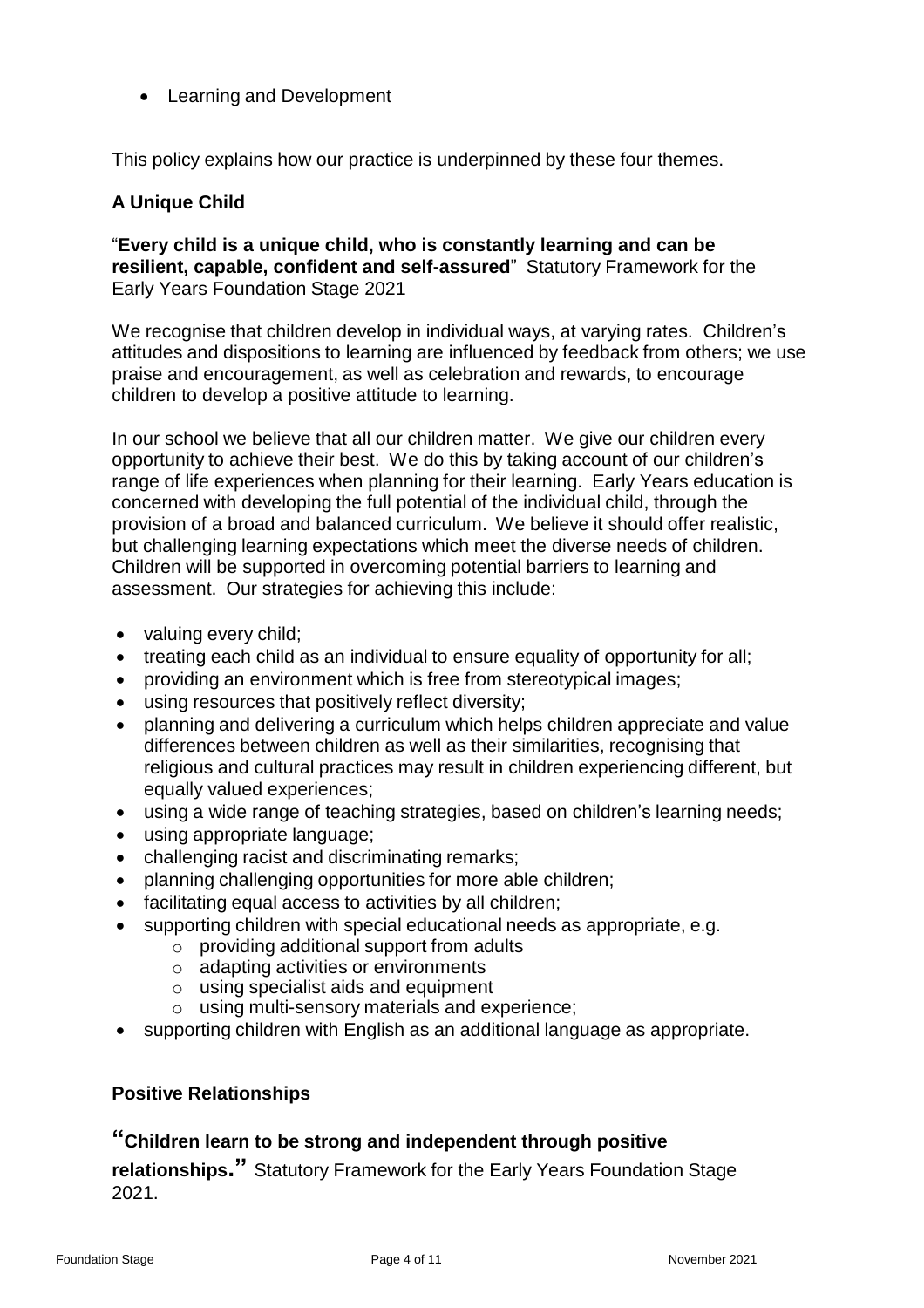At HJPS we recognise that children learn to be strong, confident and independent from being in secure relationships. We aim to develop caring, respectful, professional relationships with the children and their families. All practitioners involved with the EYFS aim to develop good relationships with all children, interacting positively with them and taking time to listen to them.

We recognise that parents are children's first and most enduring educators and we value being partners with them in their child's education.

We aim:

- To provide a two-way flow of information, knowledge, and expertise;
- To appreciate the past and future role parents have in their child's education;
- To ensure that parents are always welcome to discuss their child's development, circumstances, skills and needs with the class teacher/key worker;
- To work in partnership with parents and ensure that there is close liaison between parents and staff.

Strategies include:

- The opportunity for parents to see the school and meet the Head Teacher and Foundation Stage staff prior to seeking admission;
- School website:
- Inviting parents to attend an information session where the practitioners explain routines and philosophy prior to their child starting in the Nursery and again once the pupils have transferred into the Reception class;
- Inviting parents to attend a preliminary session, during school hours, with their child prior to the start date in Nursery;
- Pre-school setting visits for children with SEN
- Phone calls with parents prior to their children starting to to share their thoughts about and knowledge of their child (Reception); Home-school reading record book for sharing information (Reception);
- Parents' Notice Board planning sheets on display and suggestion for how parents can become involved in their child's learning e.g. 'this week we are learning about the Post Office. Why don't you write a letter with your child and post it together' (Nursery);
- Photographic display to show parents what their children have been doing (Nursery);
- Weekly class newsletter emailed out to parents every Friday (Nursery)
- Parents have daily access to practitioners, which enables good dialogue. They are encouraged to share any concerns early;
- Sharing the children's learning and progress via weekly Tapestry Updates and encouraging parents to comment on these or upload their own to share their children's experiences.
- Sending a report on their child's attainment and progress at the end of each year in the Foundation stage;
- Developing a range of activities throughout the year that encourage collaboration between child, school and parents, e.g. *SEED events;*
- Parents accompany their child into the classroom at the start of the day (Nursery);
- Google Classroom set up for Reception to communicate tasks as well as the use of Tapestry to communicate with parents (Reception and Nursery); Home-school reading records for communication between teachers and parents about reading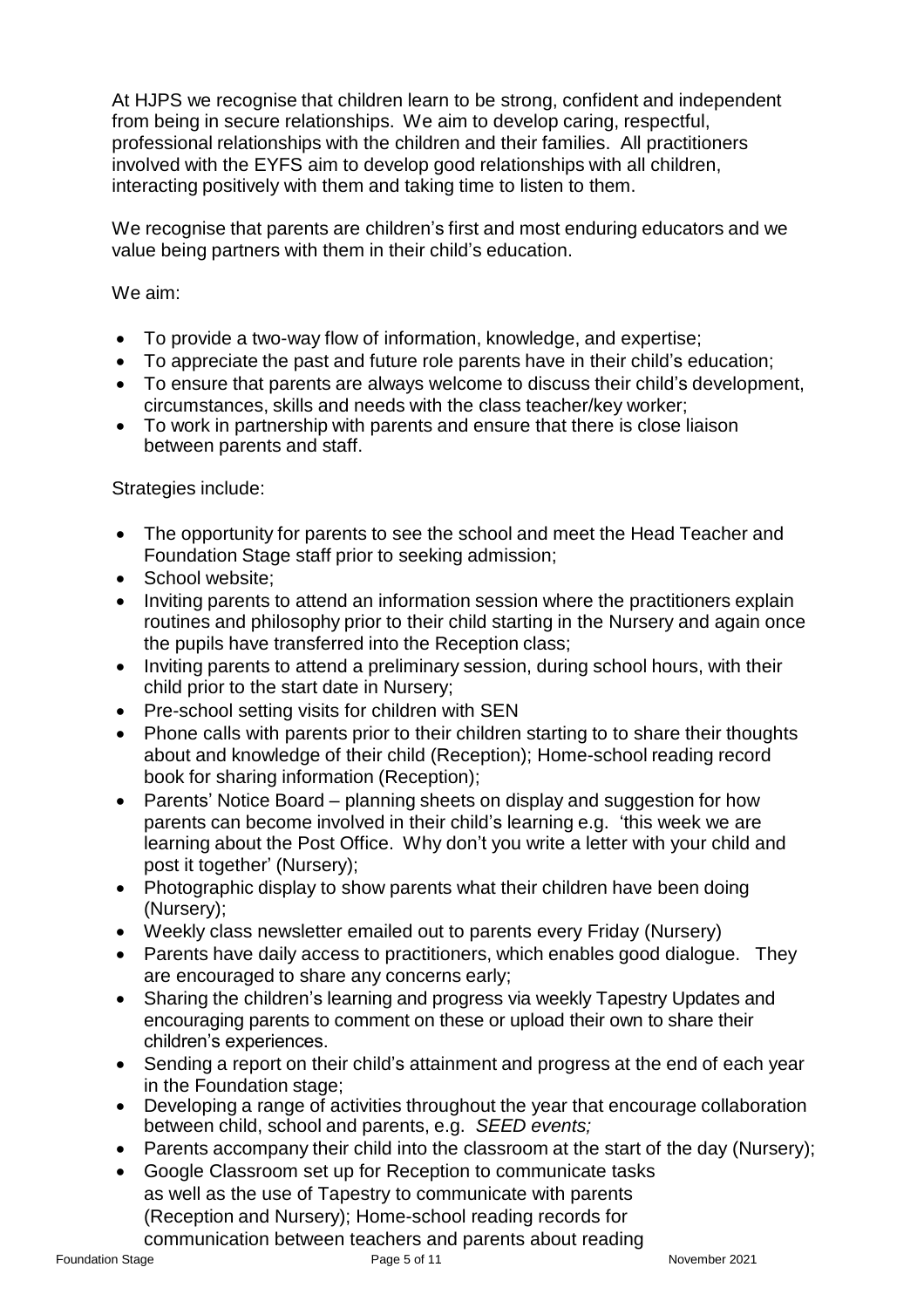- Outings;
- Drop in sessions for Reception, continuous for Nursery;
- Meeting with parents to discuss progress/attainment;
- Parent Staff Association; PTA Coffee Evenings;
- Using parents' skills to develop topic work.

#### **Enabling Environments**

**"Children learn and develop well in enabling environments with teaching and support from adults, who respond to their individual interests and needs and help them to build their learning over time. Children benefit from a strong partnership between practitioners and parents and/or carers."** Statutory Framework for the Early Years Foundation Stage 2021

At HJPS we recognise that the environment plays a key role in supporting and extending the children's development. This begins by observing the children and assessing their interests, development and learning, before planning challenging but achievable activities and experiences.

We believe that a quality environment is an enabled environment. We offer stimulating resources which are relevant to the children's culture and communities and rich learning experiences through purposeful play and a range of teaching methods. We support our children in their exploration of the environment including the opportunity to take risks while being taught how to recognise and avoid hazards.

#### **Learning and Development**

**"There are seven areas of learning and development that must shape educational programmes in early years settings. All areas of learning and development are important and inter-connected."** Statutory Framework for the Early Years Foundation Stage 2021.

The three prime areas of learning are:

- Personal, Social and Emotional Development
- Communication and Language
- Physical Development

The four specific areas, through which the three prime areas are strengthened and applied, are:

- Literacy
- Mathematics
- Understanding of the world
- Expressive arts and design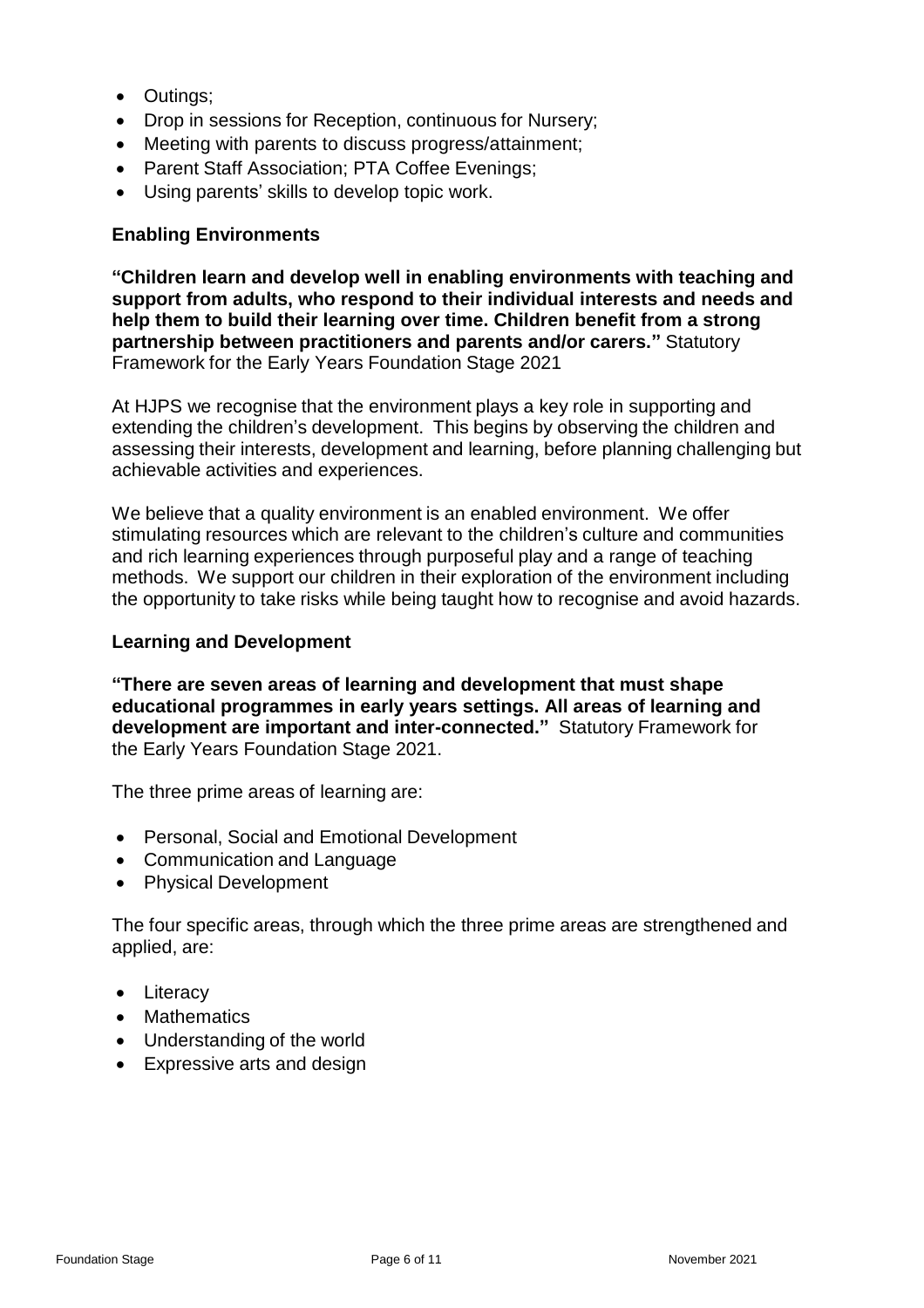We consider the individual needs and interests of all children to plan challenging, enjoyable and stage-appropriate experiences in all areas of learning. We deliver learning for the seven areas through purposeful play and a balance of adult-led and child-initiated activities. This balance gradually shifts towards more activities led by adults as children progress through the Foundation Stage in order to help children prepare for the more formal learning they will experience in Year 1. We believe that play is essential for children's development in that it builds their confidence as they learn to explore, to think about problems and relate to others.

When planning and guiding children's activities we look at the different ways in which children learn and reflect these in our practice. The Statutory Framework for the Early Years Foundation Stage 2021 details the three characteristics of effective teaching and learning as:

- **playing and exploring** children investigate and experience things, and 'have a go'
- **active learning** children concentrate and keep on trying if they encounter difficulties, and enjoy achievements
- **creating and thinking critically** children have and develop their own ideas, make links between ideas, and develop strategies for doing things.

#### **Jewish Studies**

In Nursery, Jewish Studies is fully integrated in the curriculum. In Reception there is a dedicated Jewish Studies session Monday to Thursday and elements of Jewish Studies are also integrated into the secular curriculum every day through the continuous provision. Planning for Jewish Studies is done using the principles of the secular Early Years Foundation Stage Curriculum.

#### **Assessment**

"Assessment plays an important part in helping parents, carers and practitioners to recognise children's progress, understand their needs, and to plan activities and support." The Statutory Framework for the Early Years Foundation Stage 2021.

Assessment in the Foundation Stage is in accordance with the whole school policy for assessment. It involves both Formative and Summative assessment and includes:

- Baseline assessments when the children first come in, Reception Baseline completed online by Reception staff.
- careful observations carried out while children are engaged in normal classroom activities, in order to gain an insight into children's interests and what they can do;
- careful observations carried out during focused group work/whole class teaching in order to assess children's level of understanding related to specific skills and concepts;
- discussions with children about their interests and their learning;
- use of Early Years outcomes
- the Early Years Foundation Stage Profile (end of Reception) see Appendix.

The Foundation Stage Practitioners use these ongoing assessments in order to plan and shape learning experiences for each child individually as well as groups of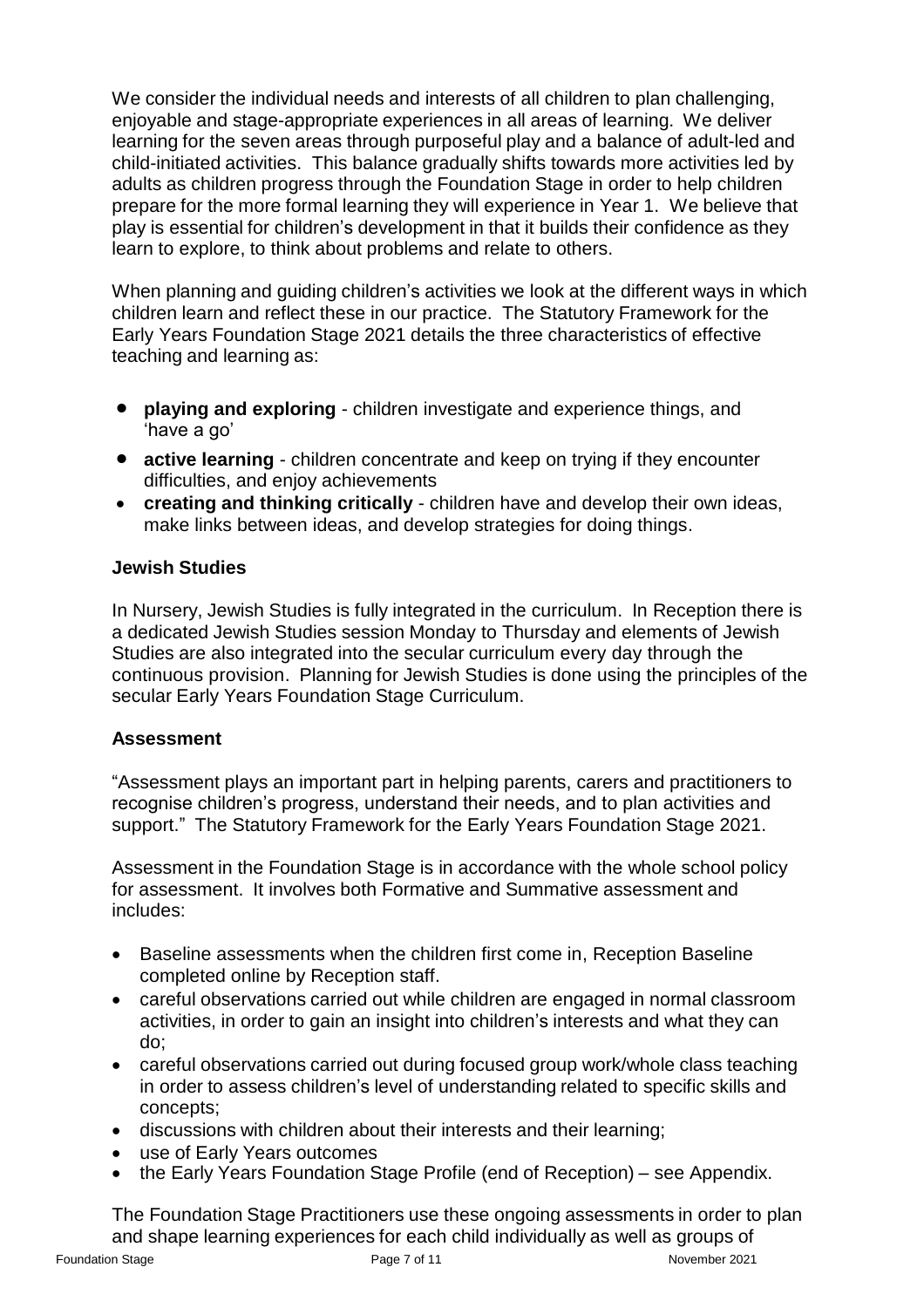children and the class as a whole. At HJPS we believe that all observations, assessments and recording are an integral part of teaching, as they inform future planning for the children's needs.

## **Safeguarding and Welfare**

"Children learn best when they are healthy, safe and secure, when their individual needs are met, and when they have positive relationships with the adults caring for them''. Statutory Framework for the Early Years Foundation Stage 2021.

At HJPS we understand that we are legally required to comply with certain welfare requirements as stated in the Statutory Framework for Early Years Foundation Stage.

The Foundation Stage is included in the whole school policies appertaining to Safeguarding and Welfare. It is important to us that all children in the school are 'safe'. We aim to educate children on boundaries, rules and limits and help them understand why they exist.

At HJPS we:

- promote the welfare of children;
- promote good health, preventing the spread of infection and taking appropriate action when children are ill;
- manage behaviour effectively in a manner appropriate for the children's stage of development and individual needs;
- ensure all adults who look after the children or who have unsupervised access to them are suitable to do so;
- ensure that the premises, furniture and equipment is safe and suitable for purpose;
- ensure that every child receives enjoyable and challenging learning and development experiences tailored to meet their needs;
- maintain records, policies and procedures required for safe efficient management of the setting and to meet the needs of the children.

#### **Inclusion & Equal Opportunities**

Early Years education is concerned with developing the full potential of the individual child, through the provision of a broad and balanced curriculum. We believe it should offer realistic, but challenging learning expectations which meet the diverse needs of children. Children will be supported in overcoming potential barriers to learning and assessment: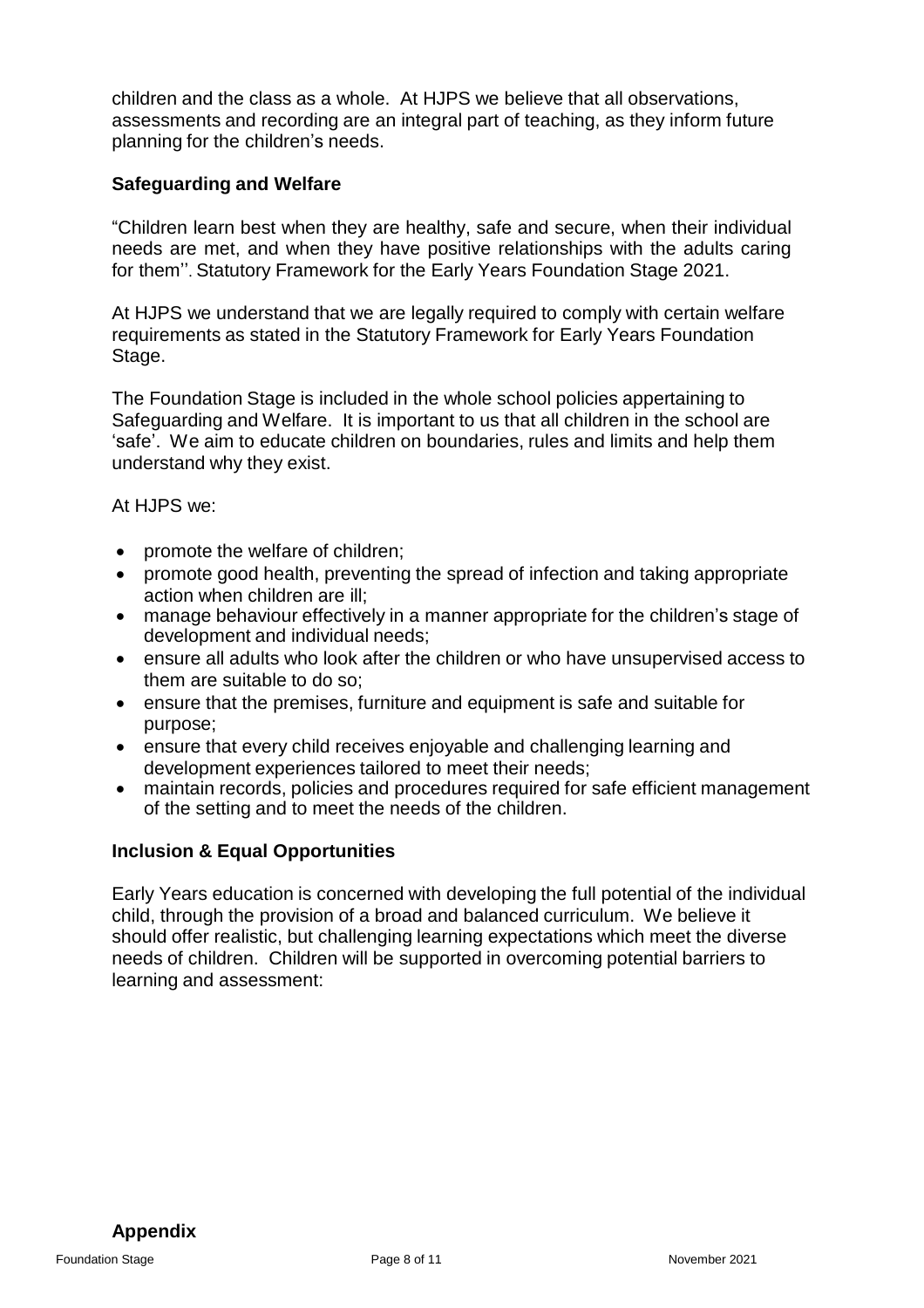## **Admission arrangements**

### **Nursery**

- Children are admitted into the Nursery in the September of the academic year when they are rising 4.
- Children are invited to visit the Nursery with their parents or carers during the summer term preceding their entry into the school.
- There is a staggered admission period to allow for children to be supported in settling into a new environment. This admission is normally in age order, although any children already identified as having special educational needs may be admitted early on in the admissions period. This will allow for individual support for such children.

## **Reception**

- Children are admitted into Reception in the September of the academic year when they are rising 5.
- During the summer term preceding their entry into Reception, children visit the Reception classes when they meet the Reception practitioners and see their new classrooms.
- For one week at the start of the Autumn Term, children attend half-day sessions, depending on if they attended HJPS nursery or are new to the school. This enables them to start in a smaller group, where possible with familiar children, whilst they get used to their new environment.

#### **Areas of Learning**

Information from the Statutory Framework for the Early Years Foundation Stage 2021.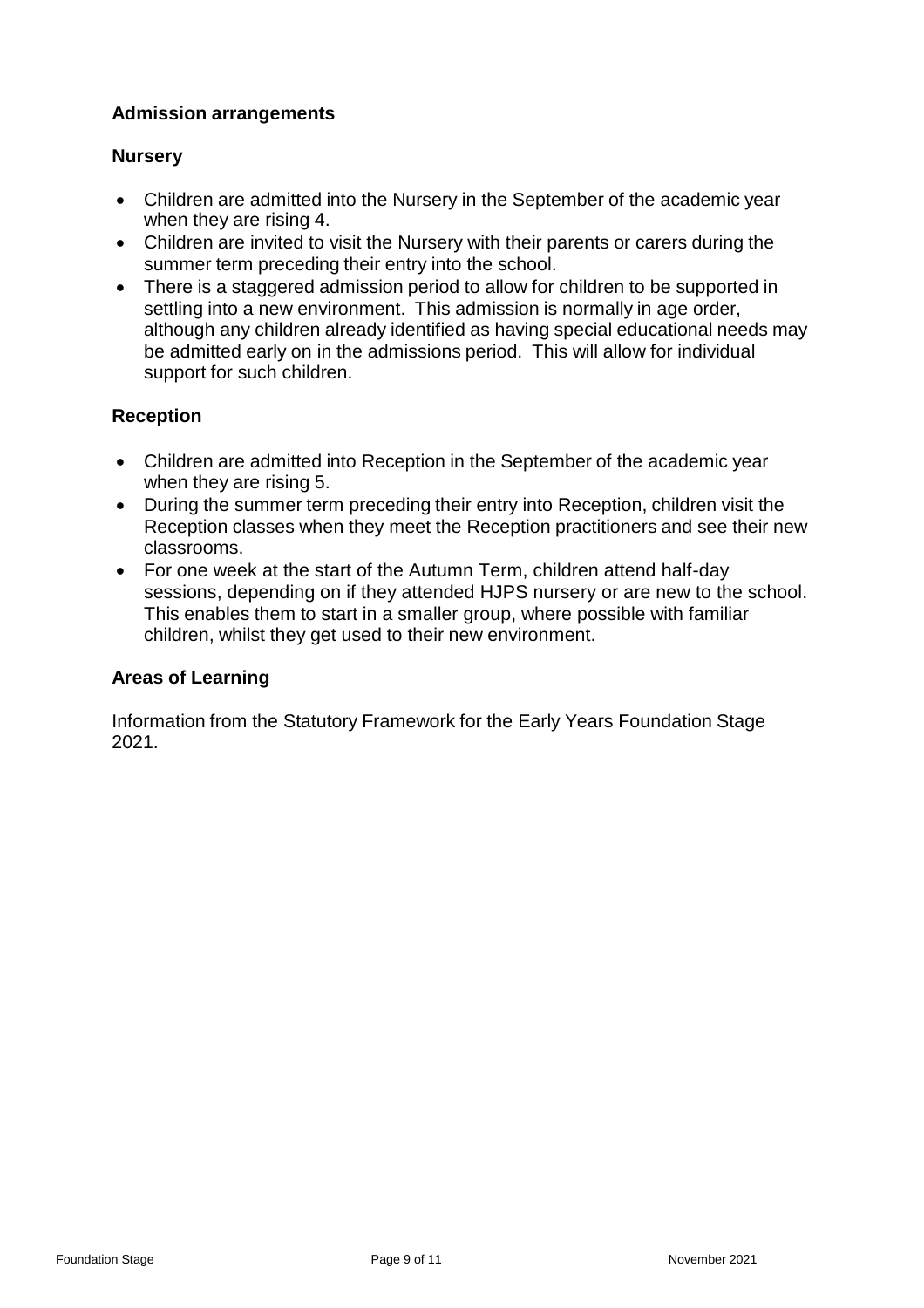- **Communication and language development** involves giving children opportunities to experience a rich language environment; to develop their confidence and skills in expressing themselves; and to speak and listen in a range of situations.
- **Physical development** involves providing opportunities for young children to be active and interactive; and to develop their co-ordination, control, and movement. Children must also be helped to understand the importance of physical activity, and to make healthy choices in relation to food.
- **Personal, social and emotional development** involves helping children to develop a positive sense of themselves, and others; to form positive relationships and develop respect for others; to develop social skills and learn how to manage their feelings; to understand appropriate behaviour in groups; and to have confidence in their own abilities.
- **Literacy development** involves encouraging children to link sounds and letters and to begin to read and write. Children must be given access to a wide range of reading materials (books, poems, and other written materials) to ignite their interest.
- **Mathematics** involves providing children with opportunities to develop and improve their skills in counting, understanding and using numbers, calculating simple addition and subtraction problems; and to describe shapes, spaces, and measures.
- **Understanding the world** involves guiding children to make sense of their physical world and their community through opportunities to explore, observe and find out about people, places, technology and the environment.
- **Expressive arts and design** involves enabling children to explore and play with a wide range of media and materials, as well as providing opportunities and encouragement for sharing their thoughts, ideas and feelings through a variety of activities in art, music, movement, dance, role-play, and design and technology.

## **The Early Years Foundation Stage Profile**

Information taken from the Statutory Framework for the Early Years Foundation Stage 2021.

In the final term of the year in which children reach age five, and no later than 30 June in that term, the EYFS Profile must be completed for each child. The Profile provides parents and carers, practitioners and teachers with a well-rounded picture of a child's knowledge, understanding and abilities, their progress against expected levels, and their readiness for Year 1. The Profile must reflect: ongoing observation; all relevant records held by the setting; discussions with parents and carers, and any other adults whom the teacher, parent or carer judges can offer a useful contribution.

Each child's level of development must be assessed against the early learning goals in each of the seven areas of learning. Practitioners must indicate whether children are meeting expected levels of development, or if they are exceeding expected levels, or not yet reaching expected levels ('emerging'). This is the EYFS Profile.

Year 1 teachers must be given a copy of the Profile report together with a short commentary on each child's skills and abilities in relation to the three key characteristics of effective learning as detailed previously in 'Learning and